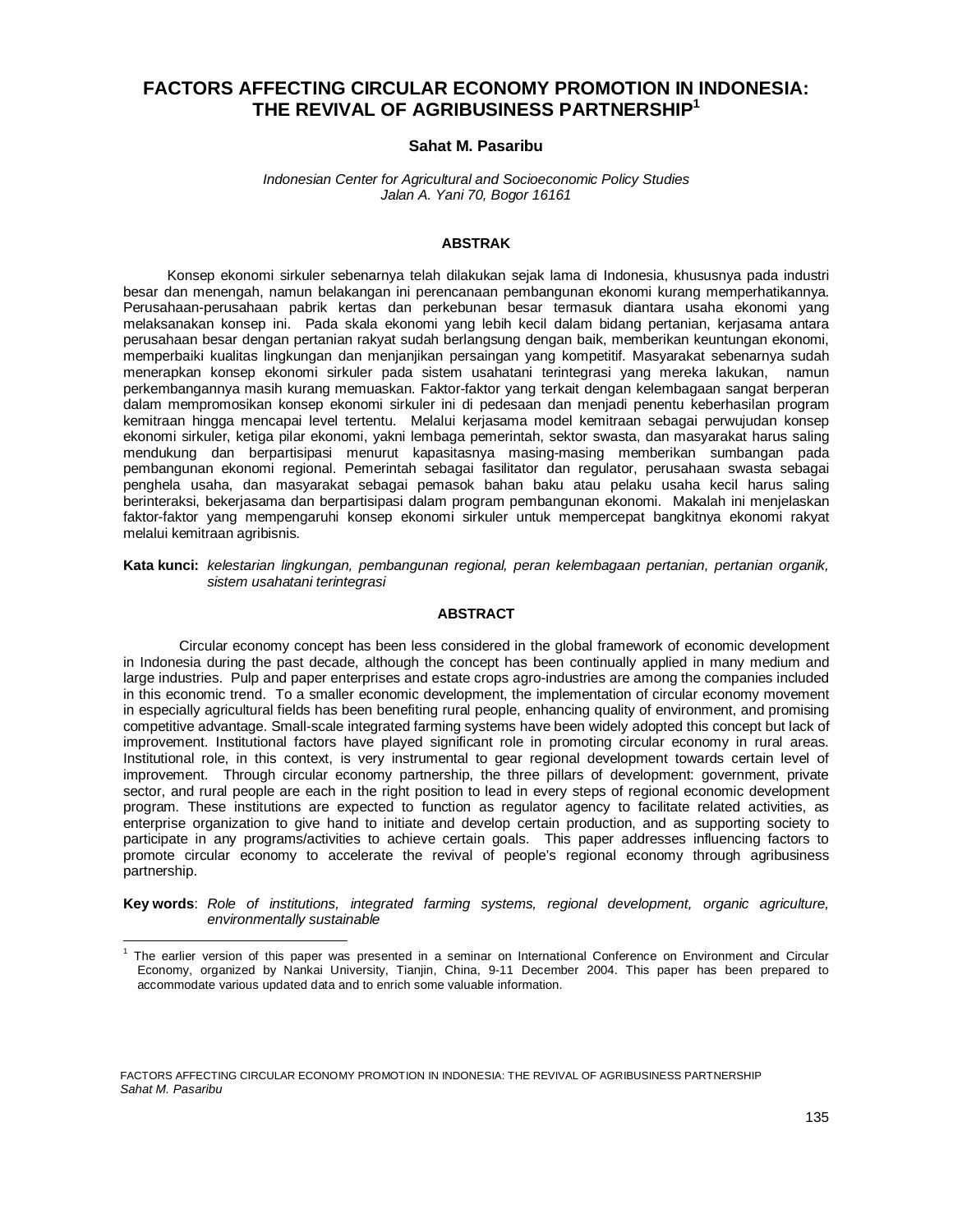Indonesia is well known as an agricultural country with some 51.6 million ha of agricultural land that constitutes 70% of the total area. As per 2004 (BPS-Statistics Indonesia, 2005), land area for estates was the largest with about 18.3 million ha (25.56% of the total area), followed by arable dry land, garden, barren land, and shifting cultivation land at around 15.6 million ha (21.73%), woods 10.4 million ha (14.46%) and wetland amounted to about 8.4 million ha (11.71%). The smallest area was land used for brackish and fresh water pond that occupied 0.4 million ha (0.70%) and 0.3 million ha (0.35%), respectively. The rest 18.3 million ha consisted of fallow land, house compound and surrounding, and grassland.

 Major food crops cultivated by the farmers consist of paddy, corn, cassava, sweet potato, peanut, and soybean. Except the main crop paddy, the other major food crops are known as *palawija* (secondary crops). Subject to the availability of water for irrigation, paddy is cultivated both in wet land and dry land. In an official report published by BPS-Statistics Indonesia (2005), the harvested area of paddy in 2004 was 11.91 million ha, an increased by 3.66% compared to the area in 2003. This harvested area was increased by 3.81% of wet land and by 2.23% of dry land area. The total production in 2004 was 54.06 million tons of dry unhusked paddy, an increased by 3.69% compared to 2003 production (52.14 million tons). In 2003, the yield rate of dry unhusked paddy was 4.538 ton/ha which a year later increased by 0.04% to 4.540 ton/ha (2004). The harvested area of corn in 2004 was reported 3.35 million ha, a decrease by 0.36% compared to that in 2003 (decreased by 10 thousand ha). The harvested area of soybean and peanut increased in 2004 (6.87% and 5.99%, respectively). However, the harvested area of cassava and sweet potato were decreased by around 0.38 and 7.29, respectively compared to that in 2003. The production of corn, soybean, peanut, and sweet potato in 2004 was increased by 2.54%, 7.40%, 6.83%, and 4.00%, respectively, whereas sweet potato decreased by 5.13% compared to production in 2003.

 Horticulture crops have also fluctuated in terms of harvested area and production. The harvested area of vegetables, such as spring onion, shallot, potato, cabbage, mustard green, and carrot in 2004 was 318.3 thousand ha, a decreased by 1.20% compared to that in 2003 (322.1 thousand ha). However, the harvested area of shallot and spring onion in 2003 were increased by 7.6% and 0.45%, respectively. Production of vegetables in 2003 were 4.3 million tons of which the highest production was enjoyed from cabbage (about 1.2 million tons) and shallot (around 1.0 million ton). The productivity of cabbage was 19.6 tons/ha while shallot was 8.5 tons/ha (in 2004). Main fruit crops in Indonesia are banana, orange and mango. In 2004, production of banana was 4.2 million tons or 35.29% of the total national fruit production. Orange and mango production were about the same amount (1.5 million tons each or about 12.93% and 12.90%, respectively). Java is the main producer of fruits in Indonesia with the largest contribution come from West Java Province (25.59%). Lampung and North Sumatera provinces are among the main production centers outside Java.

Estate crops consist of large-scale estate (private or state-owned plantations) and smallholding estates. The most popular estate crops are palm oil, rubber, coffee, tea, cocoa, coconut and sugarcane. The planted area of large-scale estates for several commodities remained unchanged from 2003 to 2004. Several commodities experiencing increases in area planted were palm oil (1.0%) and tea (1.37%) and in production were rubber (1.01%), coconut (1.03%), palm oil (2.19%), coffee (0.89%) and tea (0.67%). However, production of cocoa was slightly decreased by 1.05%. The planted area of sugarcane increased by 0.80% (from 364.4 thousand ha in 2003 to 367.3 thousand ha in 2004) and its production was also increased by 11.85% during the same period. The planted area of smallholding estates for almost all commodities remained unchanged from 2003 to 2004. Significant increase of planted area occurred on coffee, from 1.328 million ha in 2003 to 1.344 ha in 2004 (about 1.2%) and its production, from 0.658 million tons to 0.671 million tons during the same period (increased by around 2.0%). In contrary, planted area of rubber decreased by 0.98% (2003 to 2004)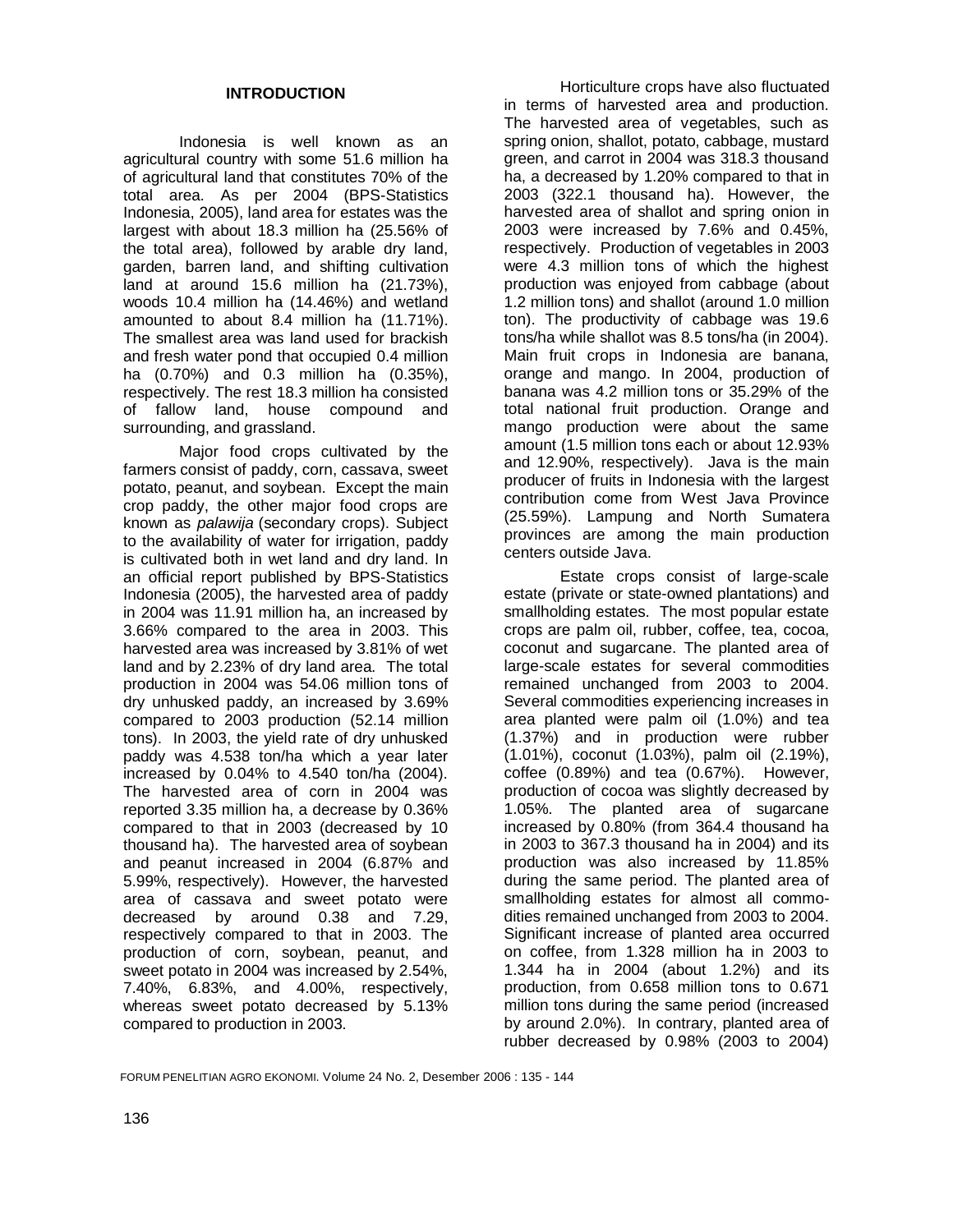although its production increased by about 3.95% (from 1.387 million tons in 2003 to 1.442 million tons in 2004). With similar trend, planted area of tea was decreased by 0.50% while its production increased by 11.5%. The planted area of other annual crops was slightly increased as well as their productions.

 The population of livestock, in general, showed an increasing trend. In 2004, the population of big ruminant, such as milk cows, cattle, water buffalo, and horse increased by 2.11%, 1.90%, 4.00%, and 4.62%, respectively compared to situation in 2003. Small ruminants, such as goat, sheep, and swine are reported increasing in 2004 by 5.65%, 5.56%, and 6.80%, respectively compared to those in 2003. Similarly, the population of poultry, such as layer, broiler, and duck was also increased as many as 1.8%, 5.59%, and 4.92%, respectively in 2004 compared to population in 2003. Population of domestic chicken, unfortunately, was decreased by 1.98% during the same period, particularly due to the endemic development of avian influenza in Indonesia.

 Fishery sub-sector is also reflecting promising trend. In 2002, the marine fishery production was recorded to reach 4.1 million tons whereas inland fishery produced 1.6 million tons. In 2003, the production of marine fishery was increased to 5.6 million tons and with improvement of fishery techniques along with other supporting policy instruments; the trend of production is expected to increase in the following years.

 These fact figures present recent development of selected crops, including high economic value commodities of estate crops, livestock and fishery sub-sectors and they are reflecting the importance of agricultural sector in the overall economy in Indonesia. The annual growth rate of this sector is 3% in average over 25 years and has always been very important in supporting Indonesia's economic development. Five strategies to improve farmers' empowerment are listed in agricultural policy mission (Solahuddin, 1999): improve farm management, develop farmer's group/cooperation, develop marketing efficiency with market oriented, promote mutual business partnership, and provide input production and policy instruments to encourage better farm performance. This mission, to

some extent, has been certainly achieved its target, although the magnitude of the achievements could always be debatable. Such achievements would heavily depend on how close various local institutions manage their respective mandate and how intensive their coordination in program implementation.

Food security is one of the most important goals to achieve. Food, for majority of rural dwellers, is identical with rice. Its availability implies three different aspects as mentioned by Thomson and Metz (1997): availability, stability and accessibility. Available in the sense that food is equally distributed, stable in the context that food is available and reliable at all times, and accessible at the stipulated but achievable prices. Wirakartakusumah (1999) indicates that based on the availability of potential resources, the policy agenda for food security in Indonesia include: (a) improve food availability and security, (b) diversify food consumption, (c) improve food safety, (d) institutionalize development, and (e) improve nutritional status. To our concern, farming systems enhancement is considered as a way to approach part of the agenda and agribusiness partnership is one of a number of operational modes to achieve certain level of food security.

The objective of this paper is to discuss institutional factors affecting mutual partnerships between small-scale farmers, private sector, and the government to promote circular economy. More specifically, this paper is intended to: (a) to elaborate existing agricultural situation and its promotion through circular economy and (b) to provide outstanding suggestions for agri-business partnership promotion in Indonesia.

### **FARMING SYSTEMS IN INDONESIA**

 Basic problem in farming systems in Indonesia should not far from the size of landholding or land employed. In Java, the most populous and yet most fertile island in Indonesia, the optimistic average landholding size is 0.41 ha per household and 0.83 ha outside Java (Widodo, 2002). Other research mentioned that the current average size of landholding size in Java is 0.25 ha per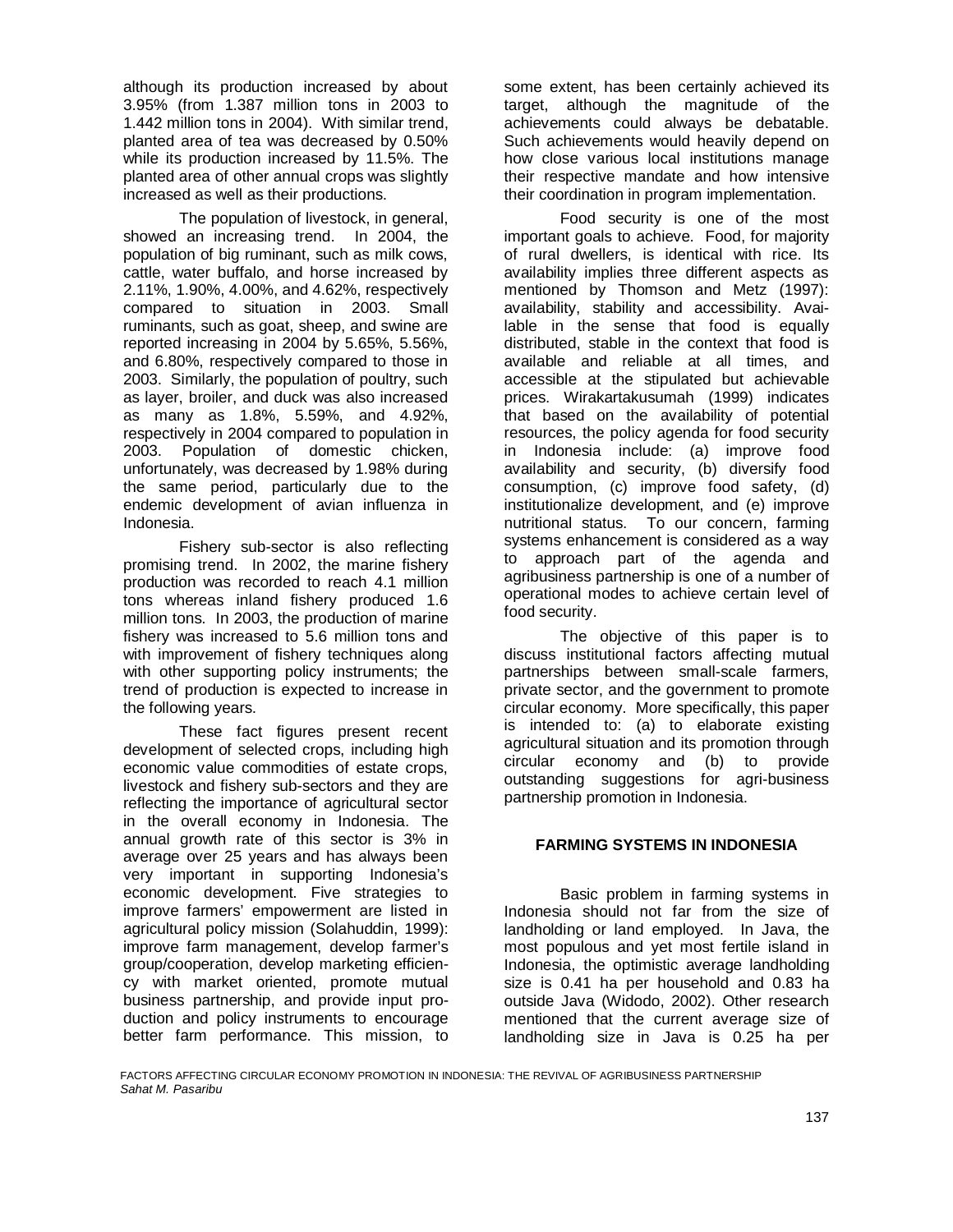household (Undang, 2003). This small farm size is practically not providing sufficient income to provide basic needs for the whole family members. The pressure of land conversion to non-agricultural purposes also threatens this farm size, particularly in Java. Sumaryanto, et al. (1996) reports that the average magnitude of such conversion in Java during 1990 to 2000 was 22,500 ha/year. Somehow, efforts to maintain land productivity in Java and area expansion outside Java could have resulted in an increasing production of several crops, particularly food crops. Since food crops demand is also increasing following the population growth and change in meals pattern by people in urban area, it is obvious that production breakthrough has to be redesigned. This also means that dependency on import duty would be reduced.

 Farmer's long time experienced in integrated farming system has been proven to give synergy effect between crops, i.e., between food and horticultural crops and raising cattle (Ilham and Saktyanu, 1999). In this regard, circular economy has been mutually providing benefit to the farmers. However, the improved performance of integrated farming system as a recycle economic activity has not been adequately enhanced even with the new farming systems approach to promote significant production methods for small farmers. In this regard, factors stimulated farming systems research include inability of small farmers with limited resources to adopt improved technology, the need to reduce risk, to increase productivity, to promote employment and to strengthen onfarm income, and the need for sustainable resources (Adnyana, 2000). In this context, given a small landholding, when cattle, small ruminants or poultry are included in the system, the carrying capacity of the land could be easily determined and accordingly the magnitude of agricultural waste to be utilized as feed or green manure as sources of organic fertilizer.

 The introduction of improved farming systems at farm household level may lead the farmers to a certain level of achievement, when it optimally applied. FAO farming system development model presented in Figure 1 could be considered as a model development of integrated farming system, and hence

circular economy, to anticipate business partnership activities. Given a number of constraints and challenges in the development of agriculture in Indonesia, the focus aspect of agricultural development should be directed to achieve optimal utilization synergistic relationships among the subsystems, to develop less external inputs of sustainable farming system, prioritize and develop long lasting participation of farm households, and improve organic farming, biological farming, ecological agriculture, low external input agriculture, biodynamic agriculture, and regenerative agriculture (Adnyana, Ibid.). This direction would certainly promote circular economy to the higher level of achievement. However, farming systems research and development is very important to recommend certain commodities to be developed.

Selection of target areas, for farming systems research and development, according to Shaner *et al*. (1981) is very critical following the possibility of further farm improvement in the selected areas and its technologies diffusion into other areas. Crosson (1994), in fact, has delivered a warning statement about inadequate of agricultural knowledge, and hence, limited capability in expanding the supply of knowledge about agricultural production. With the increasing demand for food by 2050, demand could increase by 2.5 to 3.0 times the present level. To strengthen human resources at all levels through the supply of agricultural knowledge would be one of the responses to such insight. The role of stakeholders in this situation is highly respected to take appropriate policy actions.

### **INFLUENCING FACTORS**

 In respect to farming systems direction, the government policy in agricultural development is particularly to steadily increase food crops production to meet domestic demand. Its role is instrumental in encouraging, regulating, and enforcing laws to achieve certain level of advantage in favor of the farmers. The private sectors, on the other hand, are economic oriented but very flexible in determining the enterprises' future development. The government and the private sectors are two symbiotic institutions which could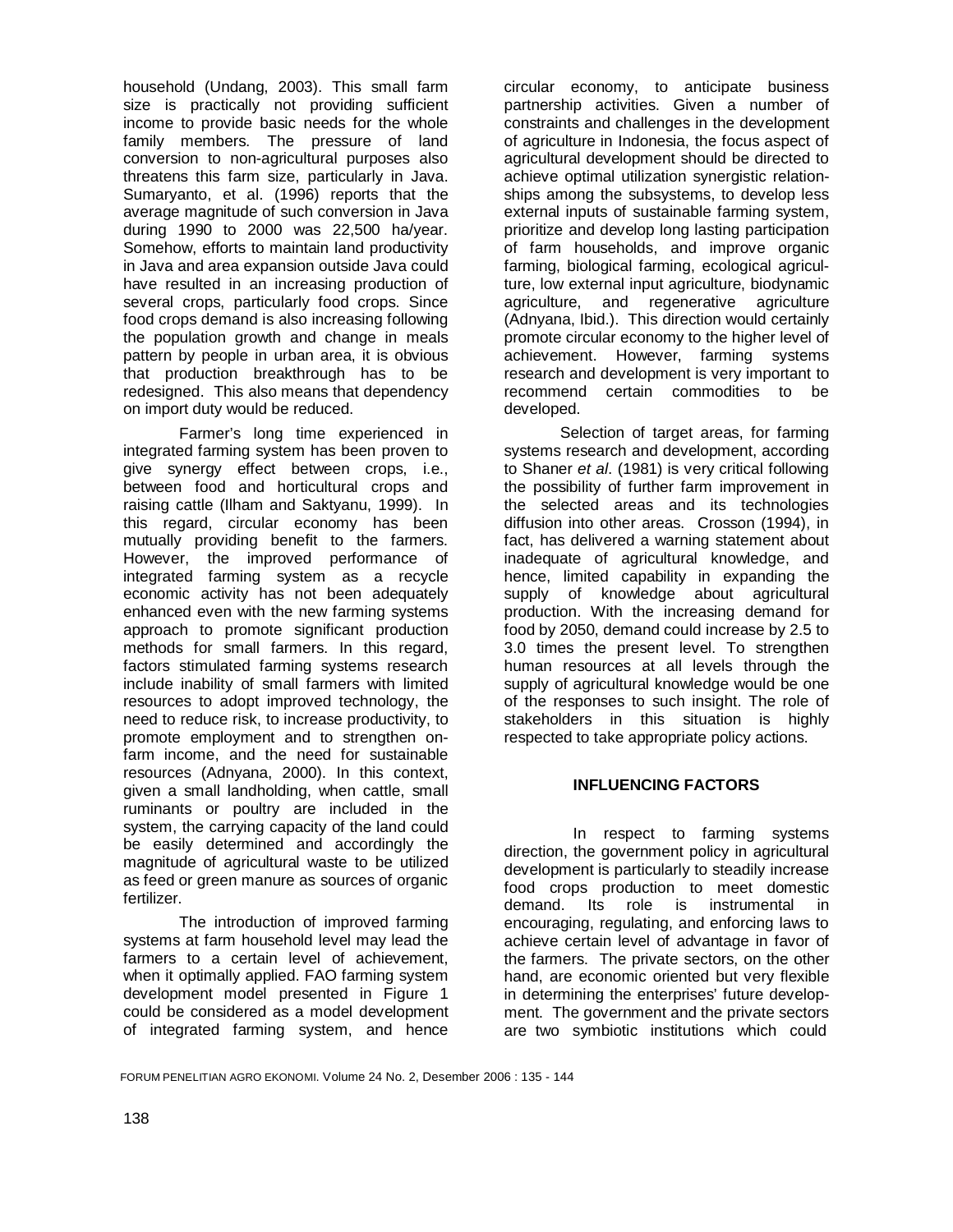

Figure1. Farming Systems Model at Farm Household Level

Source: Adnyana (2000)

collaborate to enhance the performance of farming systems (farmers and farmer's group), hence encouraging good governance, promoting sustainable and friendly environment, and improving farmer's income.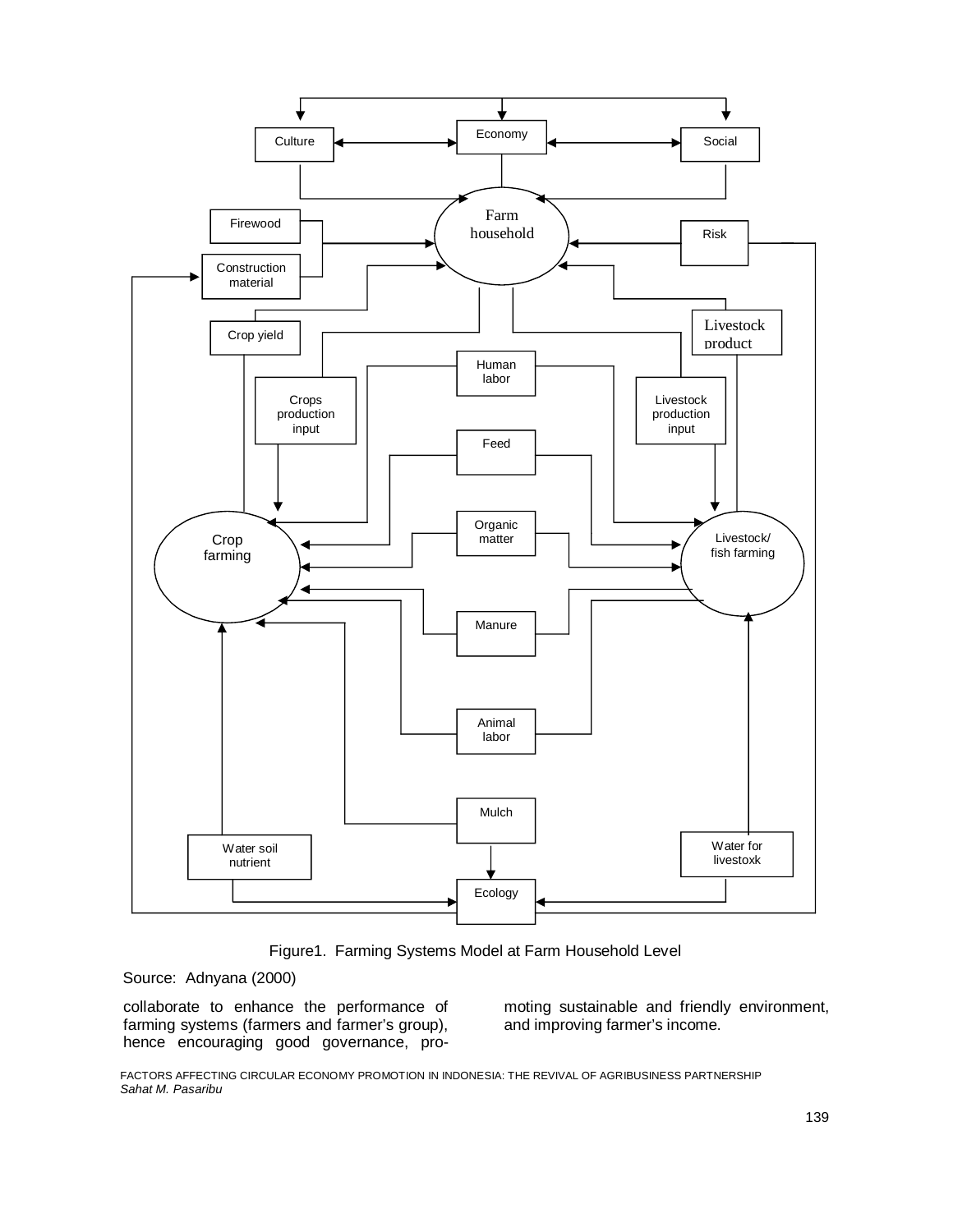Uphoff (1999) elaborates local institutions as part of the public sector and the private sector (Table 1). The public sector operates with authority behind its decisions. It can mobilize considerable resources through their ability to tax. The private sector operates according to individual desires and individual's accountability will control private resources. The participatory institution is outside the public sector and is differ from the private sector. Perhaps, to this participatory institution include farmer's group as an informal organization or local-level institutions. The "three group sectors" have its individual roles but form a synergy performance when they become collaborative institutions for certain goals. More detail about the people participation in program development, Messer and Townsley (2003) indicate the community, the households within the community and their livelihood strategies, and institutions found at all levels are the core elements in the development process. The relationships between these elements are very important for which various development programs could be introduced.

An institution normally has its structure to distribute tasks and accountability and to coordinate institution's functions. With planning and goals at hand, the process of implementation would create such interaction to produce certain output. The existing environment would be externality factor, beyond the institution to control. However, friendly environment can be experienced with harmonious interaction among the components within the functions to create specific output. This description reflects the three pillars' roles, the government, the private sector and the farmers whom are in a strategic position to build partnership activities adjusted to their respective role.

Table 1. A Continuum of Rural Local Institutions

Theoretically, factors embedded in institutions include cooperation and coordination, rules and regulations, rights, penalty/ punishment, negotiation, and communication/ management procedures. Meanwhile, related institutional attributes bounded to these factors are rules of representation, jurisdiction boundary, and level of institutions. These factors along with its attributes are sufficiently covering the role of institutions in farm activities. In the implementation stage, however, the creation of policy instruments issued by the government (national or local level), willingness of private sectors to tie good relation with surroundings, and farmers' proactive participation for development are the most influencing factors to achieve partnership revival in respect to circular economy promotion.

# **AGRICULTURAL BUSINESS PARTNERSHIP**

 Large-scale enterprises have been experiencing circular economy applications for their own benefit. The pulp and paper industries have been using their waste product (bark) to generate energy for processing activities. Some of the companies have even experienced over production that they have to sell to other parties, meaning additional income for the companies. In Indonesia, the local electricity company has been using barkgenerated energy to produce electricity. This is the real example of how circular economy is promoted among the large industries. Another example is the use of palm shells/fibers/empty fruit bunches as fuels which provide an effective avenue to dispose the processing residues from palm oil milling activities. Such disposal also means generating additional income for the company. The use of these

| Public sector                                     |                     | Middle sector               |                         | Private sector          |                         |  |
|---------------------------------------------------|---------------------|-----------------------------|-------------------------|-------------------------|-------------------------|--|
| Local<br>administration                           | ∟ocal<br>government | Membership<br>organization  | Cooperatives            | Service<br>organization | <b>Private business</b> |  |
| Nature of institutions/organizations:             |                     |                             |                         |                         |                         |  |
| <b>Bureaucratic</b>                               | Political           | Voluntary (all<br>purposes) | Voluntary<br>(economic) | Philanthropic           | Commercial              |  |
| Individuals relate to institutions/organizations: |                     |                             |                         |                         |                         |  |
| Citizens                                          | Constituents        | <b>Members</b>              | Members                 | Clients                 | Customers               |  |
| Tax payers                                        | Voters              |                             |                         | <b>Beneficiaries</b>    | <b>Employees</b>        |  |
| Source: Uphoff, 1999                              |                     |                             |                         |                         |                         |  |

FORUM PENELITIAN AGRO EKONOMI. Volume 24 No. 2, Desember 2006 : 135 - 144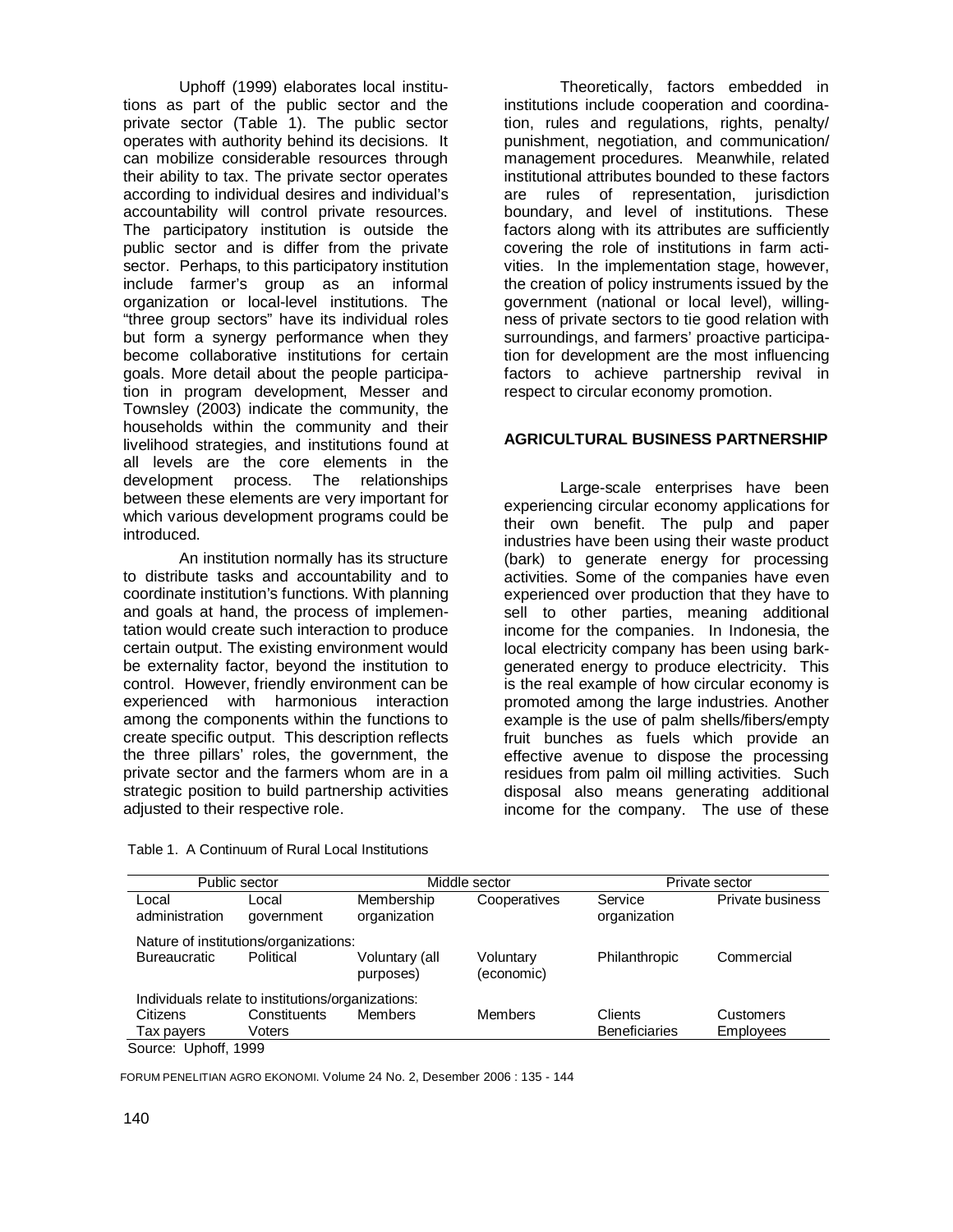waste materials have been helped reduce environmental pollution and at the same time, due to excess of energy production, other companies may reduce the use of fossil fuel to achieve more benefit from using biomass energy.

 Since large-scale companies also interact with local community, caring local people would not be a problem. In fact, the company should give their hands to help the rural poor, when the company located in rural areas. Building partnerships between the company and the local people could create harmonious and sustainable relations. With flexibility, skill, and capital the company has, the rural people who are mostly engaged in agricultural sector could gain benefit from a partnership/collaborative type of activity between the company and the farmers. When the company takes initiative to build partnership with the local people, the local government would take initiative to support such effort with guidance and other related activities, including necessary paper works (legal documents, activity approval, rules, training, etc.). Any companies are welcome for such collaboration as long as the initiative is to bring the farmers to a more advantageous level or a more competitive farming system.

Capital is essential in launching programs. The financial institutions as sources of budget to promote off-farm and on-farm activities (agribusiness and farming systems) and its infrastructures are considered in backward and linkage programs to achieve food security and to improve farmers' income. Switching mindset from resource-based to knowledge-based development is taken as an appropriate direction in agribusiness revival. Mastur (2005) indicates the central role of financial institutions to support off-farm, onfarm, and infrastructure facilities to develop agricultural-based industries in Indonesia. Large-scale industries could place necessary investment in agribusiness partnership programs from financial institutions (banks) with intervention of related institutions through operational policy instruments.

 Based on the earlier description on farming system's goals, this partnership revival should increasingly aware the environment condition. Organic farming could be one option, quite attractive in terms of crop cultivation,

and should be most interested taking into account the expected higher price of such product in the market. On this organic agriculture, the UN-ESCAP (2002) reports that organic agriculture can help raise the productivity of low-input agricultural systems. New market economies have its prospect to discover something new through a combination of indigenous knowledge and modern science, create innovation in rural areas, and contribute environmentally sustainable. However, Sumarno (2006) warns that organic farming trend would not change the agricultural economic structure, except that such program could only provide significant margin for largescale enterpreneurs. Following this advice, collaboration between large-scale industries as patron instead of large-scale agricultural companies with small-scale farmers as clients would be encouraged. Further idea about the organic farming, findings presented in Table 2 could be reviewed for further actions. Two cases briefly elaborated below are provided as examples of how to revive agribusiness partnership. Large industry is encouraged to embrace local people and with local participation their activities are expected to end up with profit-oriented agricultural program.

### **Case 1: Thailand**

In an investigation to obtain more information about partnership pattern between large-scale company (large cement producer) and smallholding farmers surrounding the company factory, a visit to a project site had been arranged in October 2004. The project name is Green Community (GC) and is located in Saraburi Province, about 120 km from Bangkok to the north. A large cement factory and a farmer's group that consists of 26 members (farmers) from four villages nearby the factory tied in a partnership farming activities since 2003. Within one year of operation, the food crops previously cultivated by the farmers have been shifted to grow organic vegetables under the supervision of the designated personnel of the company. Led by a geologist and an engineer, the project, so far, has been successfully worked with harvesting and cultivating new different kind of vegetables. The farmers have also been enjoying the profit and the expansion of cultivation area has been initiated to include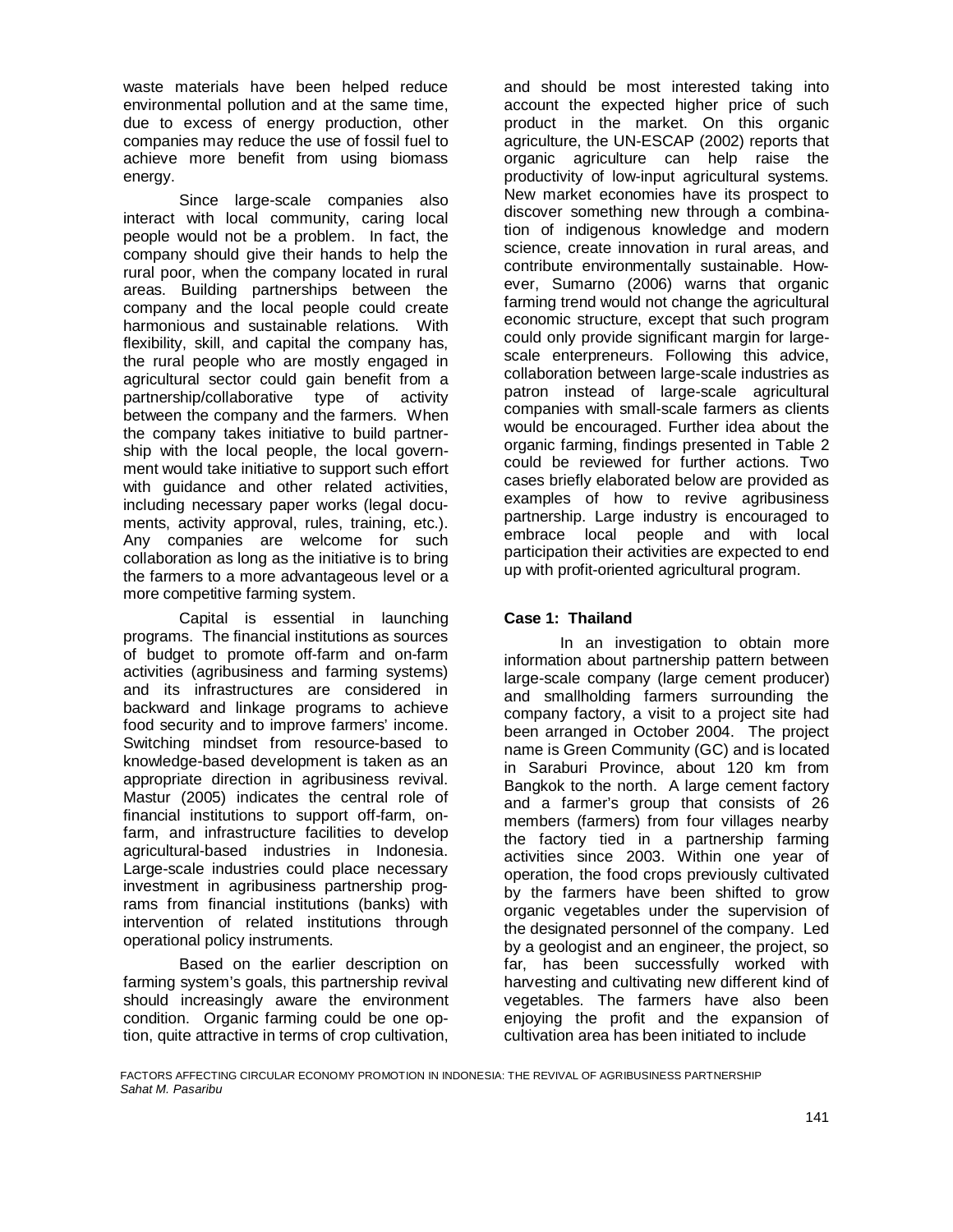| Country           | Description                                                                                                                                                                                                                                                                                                                                                                         |
|-------------------|-------------------------------------------------------------------------------------------------------------------------------------------------------------------------------------------------------------------------------------------------------------------------------------------------------------------------------------------------------------------------------------|
| China             | Considerable potential<br>$\bullet$<br>Increasing demand for high-quality product<br>$\bullet$<br>Positive effect on environment<br>$\bullet$<br>High conversion at poor and remote areas<br>٠                                                                                                                                                                                      |
| India             | Potential to alleviate poverty<br>$\bullet$<br>Potential to expand in rain-fed areas<br>Yields could be enhanced<br>Reduced input costs                                                                                                                                                                                                                                             |
| Malaysia          | Has strong market<br>$\bullet$<br>Government support to environmental and social benefit beyond market gains<br>$\bullet$                                                                                                                                                                                                                                                           |
| The Philippines   | Driven by farmers' organization and NGOs<br>٠<br>Support from the government lately<br>$\bullet$<br>Build partnership for participatory development                                                                                                                                                                                                                                 |
| Republic of Korea | Consumer and farmers realize the benefits in terms of environmental protection<br>and food quality<br>The government implement direct payment program for farmers to promote<br>organic agriculture<br>Issuance of strict certificate program<br>٠                                                                                                                                  |
| Sri Lanka         | Organized into community-based organizations to tap the potential for export<br>$\bullet$<br>Non-certified organic farming remained one of the predominant farming systems<br>$\bullet$<br>Demand for safe food or chemical-free was gradually growing<br>٠<br>Research institute involve in research related to organic agriculture<br>٠                                           |
| Thailand          | Government strong commitment to develop organic agriculture<br>$\bullet$<br>Farm input costs reduced in organic farming but increasing farm labor costs<br>$\bullet$<br>Organic farming increase gross and net farm income<br>Generate higher employment opportunities compared to conventional farming<br>٠<br>The key challenge was how to sustain organic farming expansion<br>٠ |
| Indonesia         | Developing a major organic agriculture program<br>$\bullet$<br>Agriculture sector was second largest economic engine after manufacturing<br>Organic farming was seen as one option to regain momentum for agricultural<br>sector                                                                                                                                                    |

Table 2. Summary of findings regarding organic farming in several Asian countries

Source: UN-ESCAP (2002)

other farmers. The company provides guidance in coordination with local government, including on-farm techniques and marketing activities.

The GC program is the example of a successful partnership relation. The company cares the surrounding and introduces new technology to the farmers. The company initiates the partnership, provides seed capital (non-repayment but revolving), looking for fresh vegetables (hotels, restaurants, supermarkets) to market the vegetables and negotiates the price in favor of the farmers. The farmers were interested because of the increasing cost of crop production in a less fertile land. They are proactively participating

in related activities with collective decisions and always maintain togetherness. The government was invited to participate and, of course, welcome such a sympathetic approach from a private company. Training and knowledge were delivered to the farmers to improve vegetable quality they produce.

### **Case 2: Indonesia**

Indonesia has been experiencing an agricultural partnership pattern during the past three decades. The nation-wide program named Nucleus Estate Smallholders (NES) is participated by the government (national or local levels), large-scale estate plantations

FORUM PENELITIAN AGRO EKONOMI. Volume 24 No. 2, Desember 2006 : 135 - 144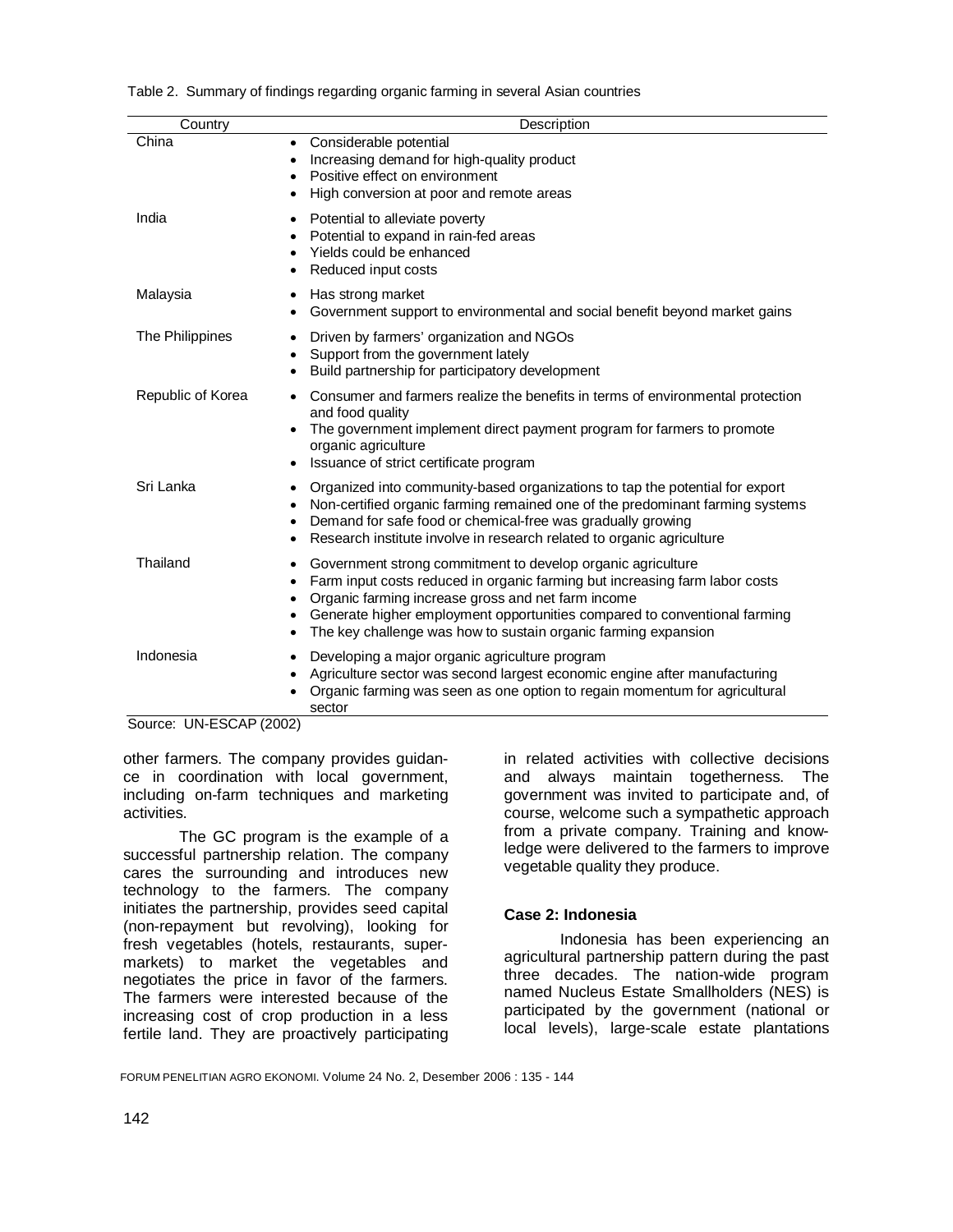(state-owned companies or private companies), and smallholders farmers to form a patron-client relation in estate farming systems. The objective is very clear, to improve smallholder farmers' performance while maintaining environment friendly.

 Although the project last for about 30 years, however, the smallholder farmers (clients) have been confronted with various difficulties. Perhaps, supervision functions (from the government side) are not optimally worked, the large-scale estates (patron) are reluctant to support smallholders because of different orientation, and the smallholder farmers are left behind with lack of knowledge and improvement. It is sad to say that the project is not well performed even with their constant partnership. Future development, in fact, has been recently initiated for enhancing the performance of this NES program. Evaluation and redesigning of NES program is expected to find an improved outcome for better business partnership among the stakeholders.

### **CONCLUSIONS AND OUTSTANDING SUGGESTIONS**

The concept of circular economy has been considered as integrated farming systems activities in the context of recycling economy; one facility's waste is another facility's input. Farming systems are directed to develop less external inputs for sustainable farming system, prioritize and develop long lasting participation of farm households, and improve organic farming, biological farming, ecological agriculture, low external input agriculture, biodynamic agriculture, and regenerative agriculture.

 Organic farming has been widely practiced by farmers (individuals or groups), however, less support from the government and private sector to enhance organic farming. Private sectors are in the strategic position to take initiative to help small-scale farmers with government support and facilities for a better living standard and encourage friendly environment. The three development pillars, i.e., government, private sectors, and farmers/ rural community are considered as key factors (with their respective roles) to accelerate

business partnership for sustainable regional development.

Government's strong promotion to accelerate regional economy through enhanced farming systems is encouraged. Agricultural development in the context of circular economy will promote good food quality, health safety, and environment friendly. Farming systems research and market oriented approach are suggested to improve farming technique and associated economic activities. Private enterprise's initiative to revive mutual synergic partnership in concern of farmer's standard of living is appreciated for culture, social, and economy mutual benefit.

 In the implementation stage, the private sector is expected to take a leading role (planning, capital, marketing, direction, guidance, etc.), whereas the government at local level will facilitate the initiative with necessary actions (farming technique, extension, administrative matters, rules, rights, promotion, etc.). The farmers will play an important role to make the success of the program (proactive, participation, collective decisions, learning by doing, etc.). The success of the current farmers is a demonstration effect for the others and this snowball pattern will enhance farming systems performance, hence the success of circular economy not only at regional level but perhaps nationwide.

# **REFERENCES**

- Adnyana, M.O. 2000. Farming Systems Research in Indonesia: Lesson Learnt and Future Direction. *In* J. Goto and H. Mayrowani (Eds.): Learning from the Farming Systems Research Experiences in Indonesia. Proceedings of CASER-JIRCAS International Workshop, 3-4 March 1999, Bogor.
- BPS-Statistics Indonesia. 2005. Statistical Year Book of Indonesia 2004. BPS-Statistics. Jakarta.
- Crosson, P.R. 1994. Sustainable Agriculture. *In* J. Darmstadter (Ed.): Global Development and the Environment. Resources for the Future. New York. pp. 45-52.
- Ilham, N. and Saktyanu K.D. 1999. Perencanaan Sistem Usahatani Terpadu dalam Menunjang Pembangunan Pertanian Berkelanjutan. Kasus Kabupaten Magetan, Jawa